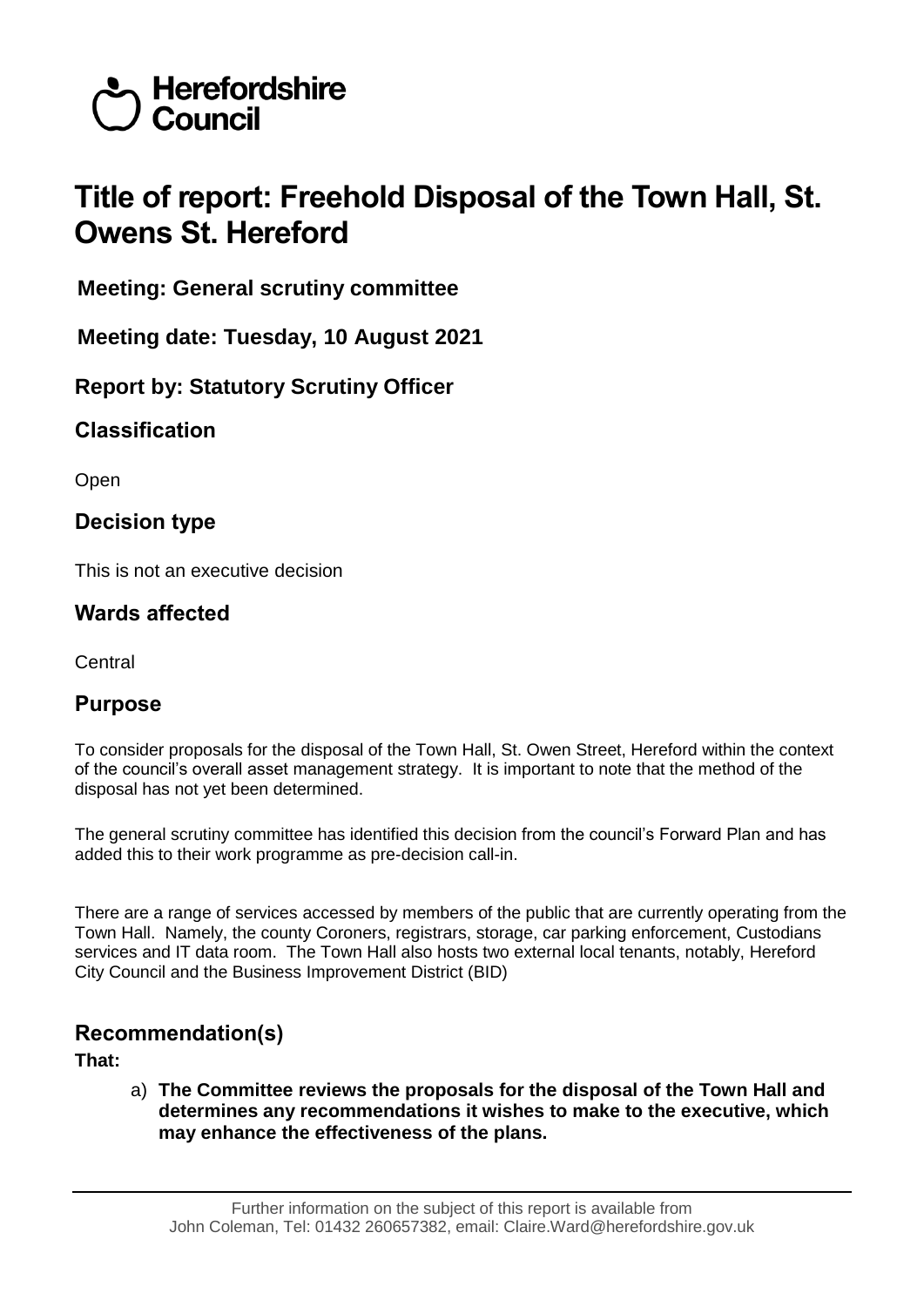## **Alternative options**

1. There are no alternative options, this is a report for scrutiny to consider the council's proposed decision within the context of a wider overall asset management strategy.

## **Key considerations**

- 2. The Town Hall, in St. Owens St, in Hereford is one of the County's most iconic public buildings. The Edwardian building was opened in 1904 and houses the town's civic administration, including council chambers and the registrar's office. The property is a grade II\* listed building in a prominent position in the city of Hereford.
- 3. The now expired Herefordshire Council's Corporate Property Strategy, 2016 to 2020 notes that the Town Hall, along with other significant public buildings such as the Shire Hall will be retained for public sector occupation and use. A new Strategic Asset Management Plan is being developed to take forward a new way of managing our assets for the future and current conditions.
- 4. On 5 July, the Council published a statutory notice that it would be taking a key decision to dispose of the Town Hall, in St. Owens Street.
- 5. The council currently operates a number of services in the buildings, namely the Coroner, Registrars, Parking Services and Electoral Services. The council also delivers a range of other functions including weddings, inquests and citizens ceremonies. It is proposed that plans are developed and implemented to relocate these services within the council's property portfolio. The building also plays host to two external tenants, Hereford City Council and Hereford Business Improvement District (BID).
- 6. Many of these statutory services will continue to require having physical buildings within the county to continue to deliver their services for the residents of Herefordshire.
- 7. The City Council approached the Council with regards the future management of the asset. Further to discussions with the City Council regarding a potential interest in taking over the management of the Town Hall building, the Council commissioned a survey in 2019 to understand the condition at that time and take a view on backlog maintenance and estimated cost. The survey identified that a total of £1.8m maintenance or repairs were potentially required.
- 8. Previously, maintenance works to the front elevation of the Town Hall were identified and incorporated in the capital bids for the year 2017/18. The front porch had settled by approximately 50mm and was required to be supported by scaffold to keep the front entrance open and safe.
- 9. A sum of £421k for stonework repairs at the town hall was approved by full council as part of the capital programme in December 2016.

#### **Current Finances Associated with the current running costs and income generated**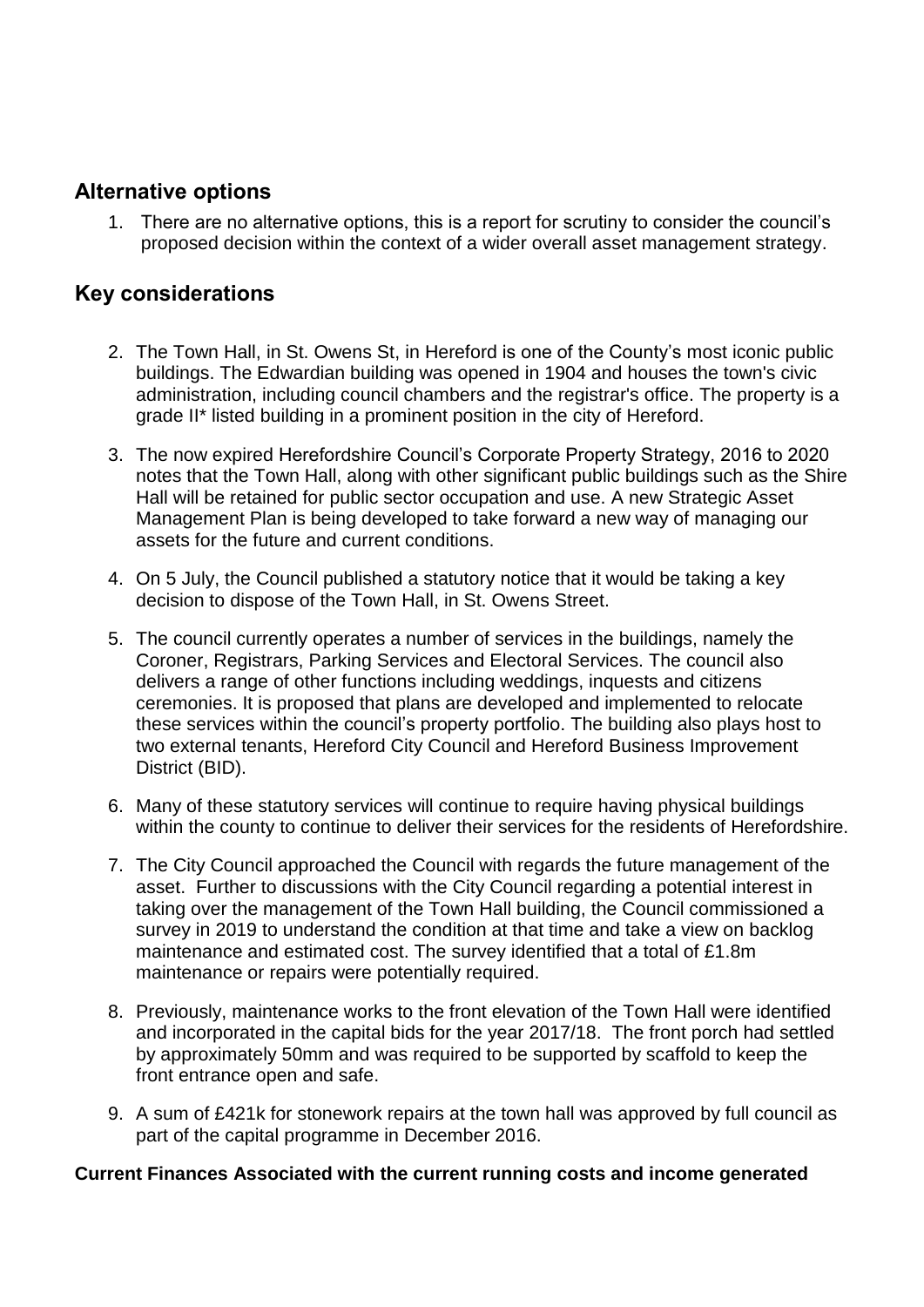- 10.The running costs of the Town Hall, based upon 2019-20, as 2020-21 figures are unreliable due to Covid 19 as a true reflection of usual expense, are as follows:.
	- a. Building & Maintenance £47,778.96
	- b. Cleaning £49,398.43
	- c. Rates £66,765
	- d. Utilities £30,000

**TOTAL:** £193,491.00

- 11.The Income generated from the Town Hall (2020-21) show the following
	- e. Rental income- £25,809
	- f. Services Charges £11,864
	- g. Other income £190 (in 2019/20 this income was approximately £6k)
	- h. Income generated from other sources, namely car parking fees (2019-20), was £8,465

**TOTAL**: £28,738.00

## **Community impact**

12.The current proposals support the Council's County Plan (2020 to 2024) to further rationalise our property holdings to deliver efficiencies as well as new income streams to support our services.

### **Environmental Impact**

13.The council provides and purchases a wide range of services for the people of Herefordshire. Together with partner organisations in the private, public and voluntary sectors we share a strong commitment to improving our environmental sustainability, achieving carbon neutrality and to protect and enhance Herefordshire's outstanding natural environment

# **Equality duty**

14.Under section 149 of the Equality Act 2010, the 'general duty' on public authorities is set out as follows:

A public authority must, in the exercise of its functions, have due regard to the need to –